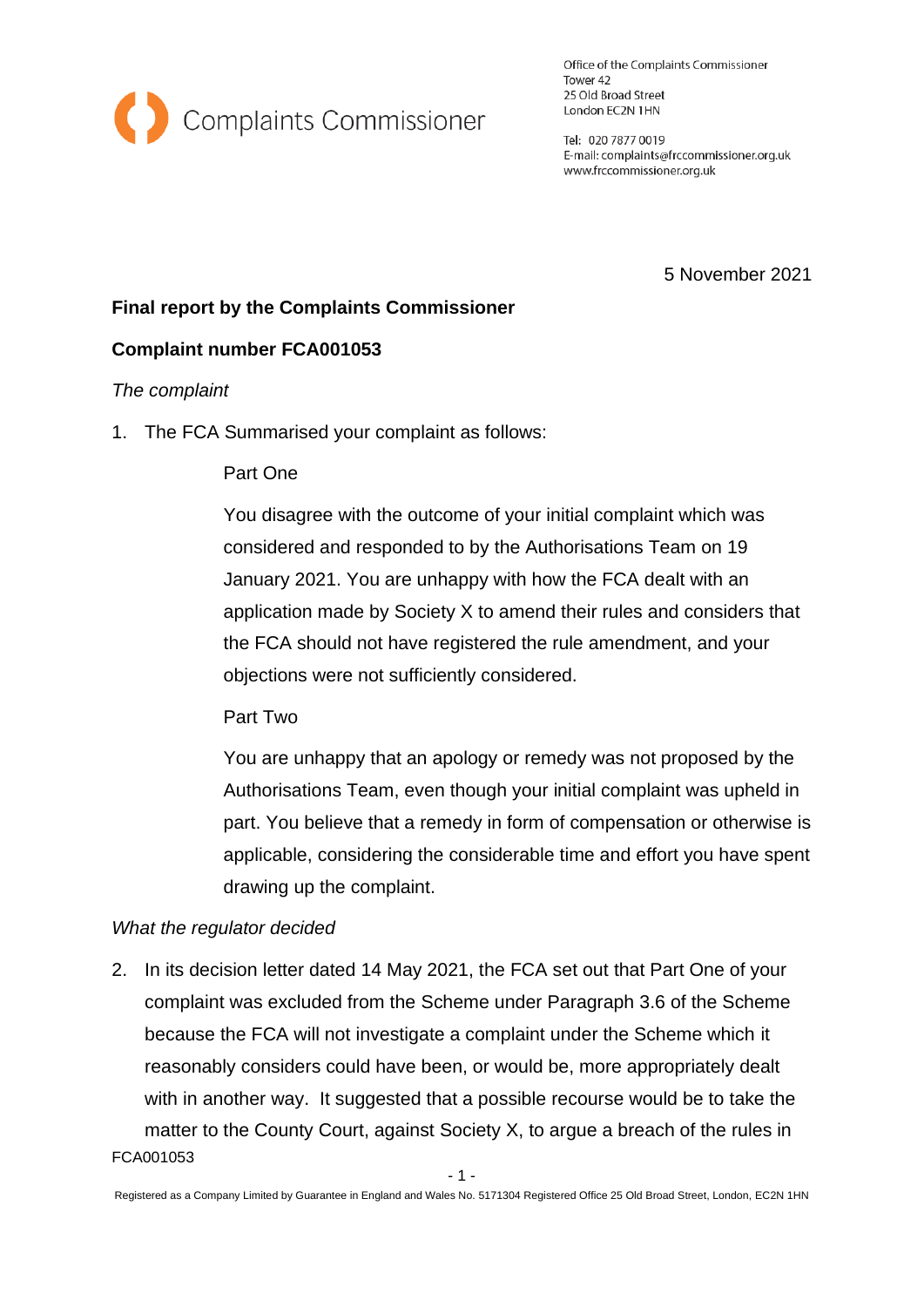making the rule amendment. It set out that this was something which it could not be party to nor intervene in.

- 3. In its decision letter dated 14 May 2021, the FCA set out that that it had not investigated your complaint formally under the Scheme but had liaised with the area of the FCA most closely connected to your complaint in order to provide you with a response to the matters raised. It further set out that there is no legislative process in place or statutory right to make representations or objections on a rule amendment, or for the FCA to consider such matters. A Society makes its rules in accordance with its rule book, and it is for members to agree or reject those amendments and make their points at that time.
- 4. It set out that it considers that it can take at face value an assertion by a Society, that it has complied with its rules in making their amendment. Administrative law generally would allow a Public Authority to accept something as bona fide in the absence of anything suggesting male fides (bad faith).
- 5. It continued to set out that your concerns had been considered and they set out that as its original response to your complaint alluded to, it was satisfied that Society X's rule amendment had been properly made.
- 6. The FCA also excluded part two of your complaint under Paragraph 3.5 of the Scheme because it relates to your dissatisfaction of the Authorisations Team in not exercising their discretion around providing an apology or remedy, since your initial complaint was upheld in part.

# *Why you are unhappy with the regulator's decision*

- 7. In your complaint to me dated 1 July 2021, you have explained that you consider that your complaint is not out of jurisdiction and that the FCA should have reviewed your submissions. You feel that instead, the FCA has failed to conduct a detailed review of your submissions and has not considered your complaint in detail or with the care which it was reasonably entitled to receive. (Element One)
- 8. You think that the FCA was in breach of its statutory duty and its own guidance (FG 15/12: Guidance on the FCA's registration function under the Co-operative and Community Benefit Societies Act 2014 (CCBS) (FG 15/12)), by registering Society X's new rules. (Element Two)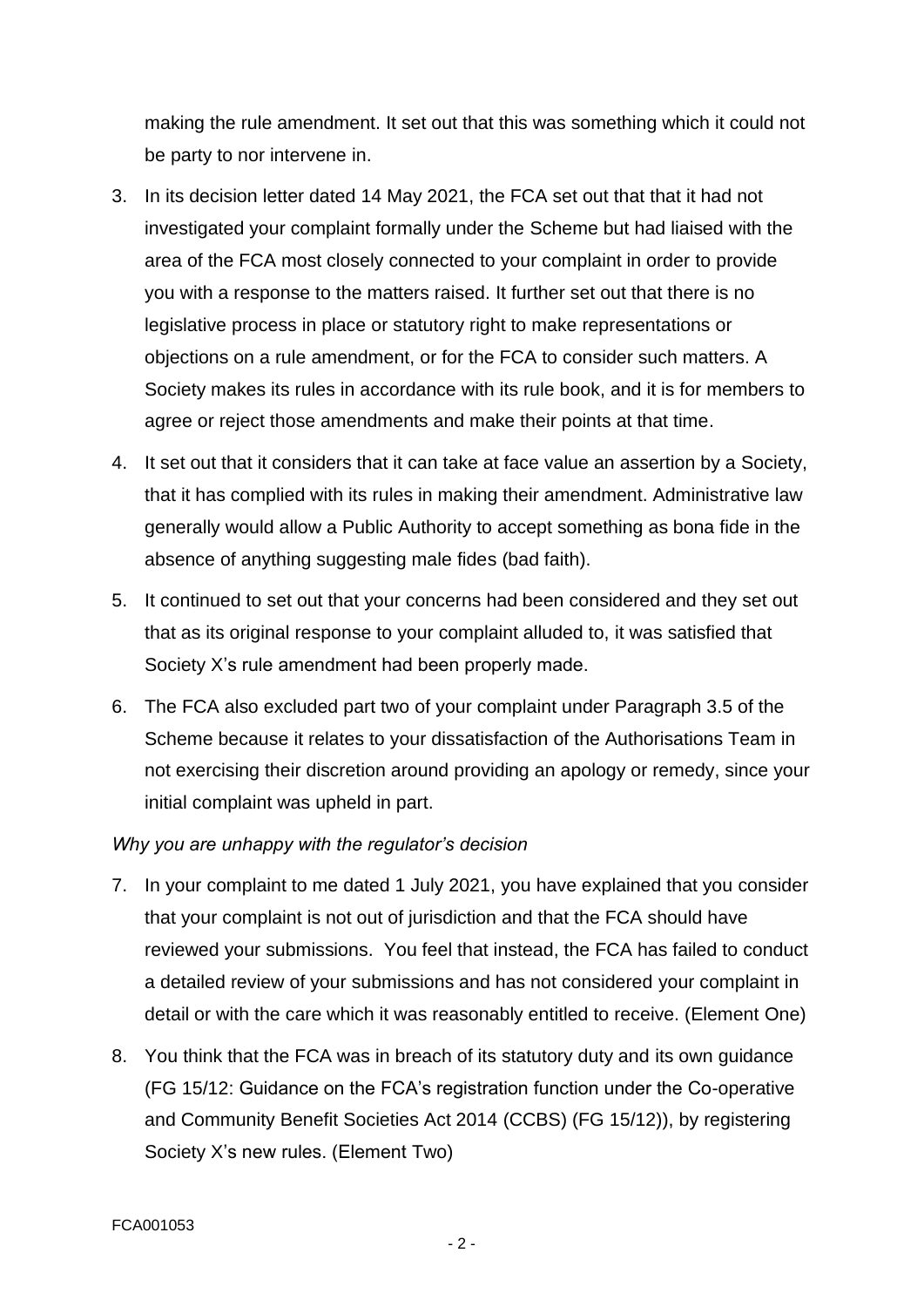- 9. You disagree with the FCA's position that your complaint is a dispute between yourself and Society X and that 'the FCA had a duty to investigate the validity of the resolution passing the rule amendment' and that your 'objection to the registration was not an attempt to get the FCA to decide a dispute' between you and Society X. (Element Three)
- 10. You disagree with the FCA excluding what it referred to as Part Two of your complaint under paragraph 3.5 and its decision not to disturb the Authorisation Team's decision. You consider that the FCA Complaint Team are required to act as if your complaint was the original referral and review all the evidence in full and come to its own decision about how to respond to the complaint. (Element Four).

## *My analysis*

- 11. From the information provided to me, my understanding of the background to your complaint is that in or around 14 December 2020 you contacted the FCA to object to Society X's application to register an amendment to its rules and alert the FCA that they should not be registered because the resolutions passed at the special general meeting of Society X were invalid as a result of procedural failings contrary to the existing Society rules, and that it would therefore be a breach of the FCA's statutory duty as the registering body to register them.
- 12. In your complaint to the FCA on 5 January 2021 you set out that the FCA's Authorisation Team had written to you on 29 December 2020 and asked a question and failed to wait for your reply. It emailed its decision to reject your objection and registered the amendments to the rules on 31 December 2020.
- 13. You complained to the FCA on 5 January 2021 and in its decision letter of 19 January 2021, the Authorisation Team at the FCA upheld the part of your complaint that you had not been provided with adequate time to respond to its email dated 29 December 2020, but it set out that it did not uphold the rest of your complaint. It set out that its decision to register the rule amendment was correct and not contrary to the Co-operative and Community Benefit Societies Act 2014 (CCBS Act). It provided its reasoning as follows:

The rules are in effect a type of contract between the members and Society X. There is no process in legislation for members to object to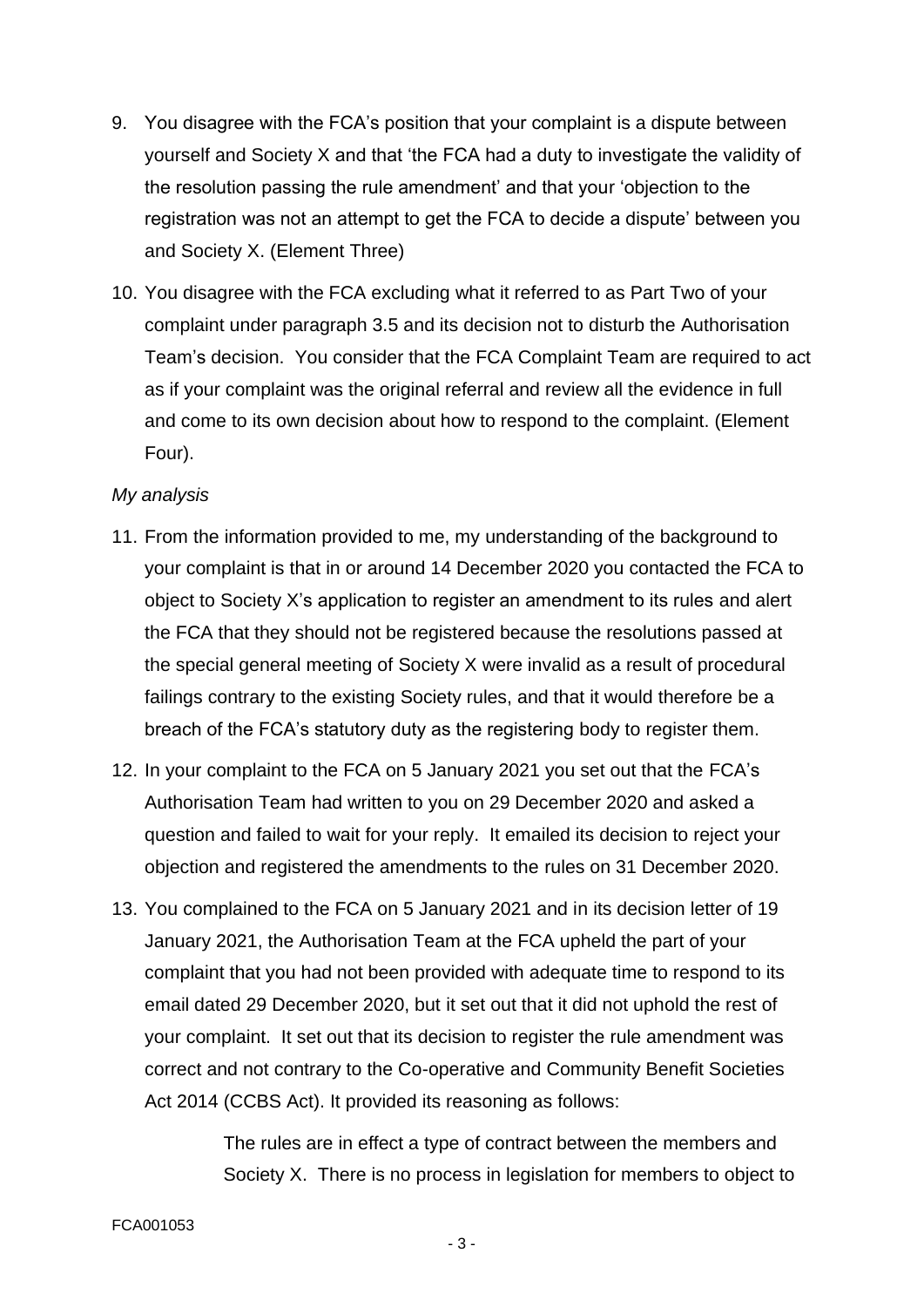the FCA about rule amendment. If you continue to have concern you would have to direct these to the courts who could make a ruling on the matter

14. You wrote to the FCA on 3 April 2021, to advise that you were not satisfied with the response from the Authorisation Team and your complaint was then reviewed by the Complaints Team. As set out above, you wrote to me on 1 July 2021 and set out that you were unhappy with the FCA's decision letter dated 14 May 2021. I issued my preliminary report on 22 September 2021 and both you and the FCA have provided responses to my preliminary report. I will now look at each element of your complaint.

#### *Element One*

- 15. You have set out that you do not agree with the FCA that your complaint is out of jurisdiction and that the FCA should have reviewed your submissions. I have reviewed the FCA file including your detailed submissions, and I have seen communications between the Complaint Team and the Authorisations Team setting out that enquiries were made to Society X about 'your concerns' and satisfied itself that Society X had made the rule amendments properly. I will discuss the enquiries the FCA made in further detail below in Element Two. As previously set out in my preliminary report, I will reiterate here that in its role as a registering authority the enquiries made by the FCA would not usually be as granular as those it would conduct in its regulatory role in which it is able to discipline firms where it finds wrongdoing.
- 16. In relation to the FCA setting out that your complaint was excluded because it is outside of its jurisdiction and that it would be more appropriately dealt with in a different forum, I do consider that the FCA was right to exclude this element of your complaint under paragraph 3.6 of the Scheme. This is because the amended rules have already been registered and the FCA does not hold the relevant powers to reverse the registration. As a result, now the only avenue available to you to obtain the remedy you are seeking, being to deregister the rules, can only be achieved through another forum such as the courts. You should seek your own independent legal advice, which you will have to pay for, to explore what options might be available to you. In your response to my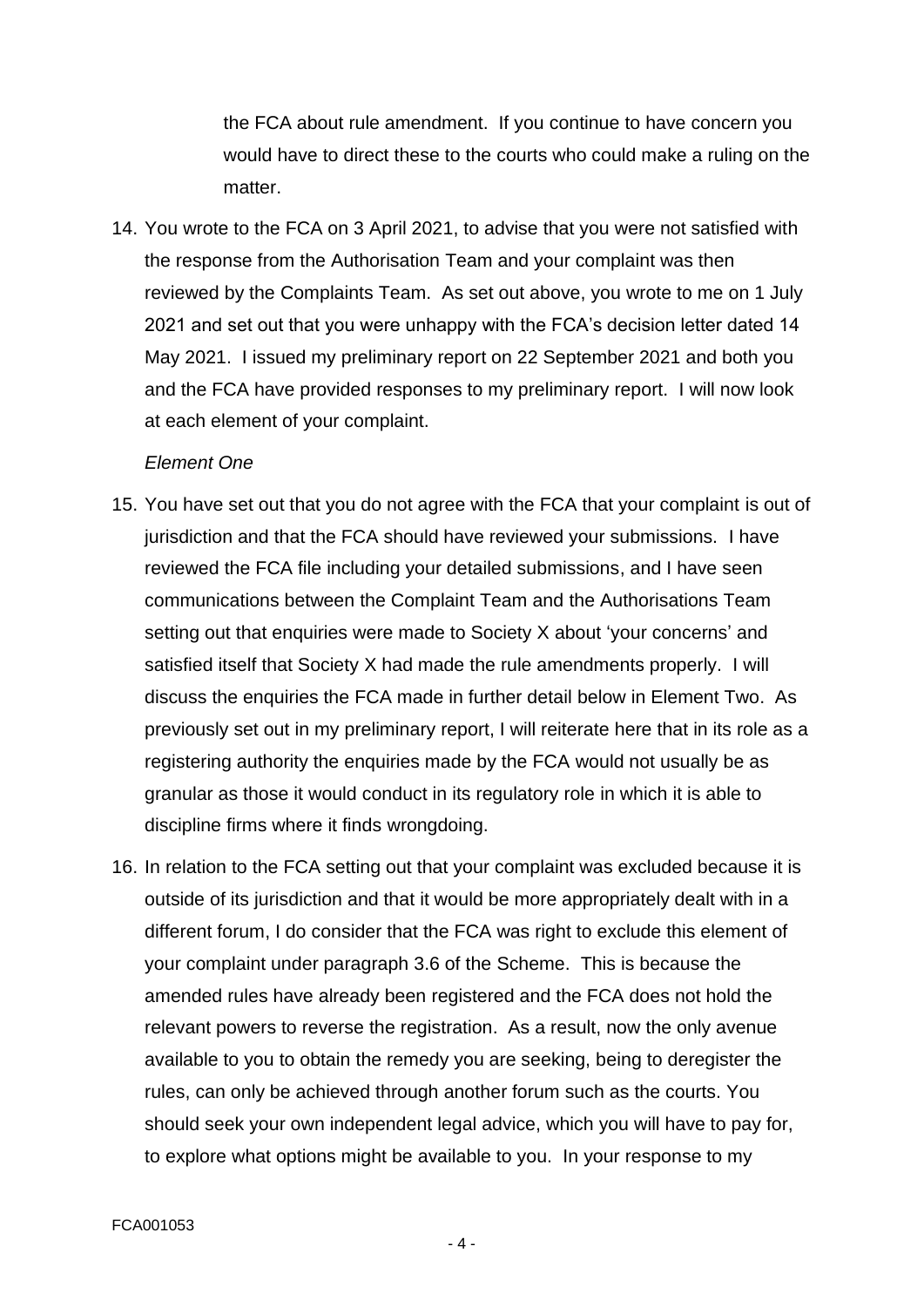preliminary report dated 11 October 2021, you set out that you suggested an alternative was that my office or the FCA could make an application to the courts to deregister the rules. I acknowledge that you have raised this point and I will address it further in paragraphs 31-32 below.

17. Whilst I have upheld the FCA's decision that your complaint should be excluded under 3.6 of the Complaint Scheme, I have still considered below whether the FCA breached its statutory duty and own guidance.

#### *Element Two*

- 18. The purpose of the Complaints Scheme is to consider complaints about the FCA actions and inactions in relation to its relevant functions, in this case the FCA's Authorisation Team as a registering authority. This element relates to the FCA's duty as a registration authority as set out in the CCBS Act.
- 19. The FCA has set out its position that, under Section 16 of the CCBS Act the FCA must, if satisfied that an amendment of a Society's rules is not contrary to the provisions of this Act, register the amendment. It explained that this meant that it must assess whether rule amendments are contrary to the legislation. It also set out that it must check that the rule amendment was made as a result of following adequate procedures as set out in Society X's rules.
- 20. In relation to your complaint the FCA set out that it had assessed all the information including the points which you raised and could not conclude that there was conclusive information showing that the proper processes had not been followed by Society X, so it was correct to register the amendment to the rules. In its decision letter of 14 May 2021, it set out that the FCA can take at face value an assertion by a Society, that it has complied with its rules in making their amendment. Administrative law generally would allow a Public Authority to accept something as bona fide in the absence of anything suggesting male fides (bad faith).
- 21. I consider that your original objection made to the FCA on 14 December 2020 and 18 December 2020 (paragraph 3 of your submissions), to the registration of the amended rules should have been considered as information suggesting that there could be male fides. In its response to my preliminary report the FCA have confirmed that it was the information you provided that prompted it to make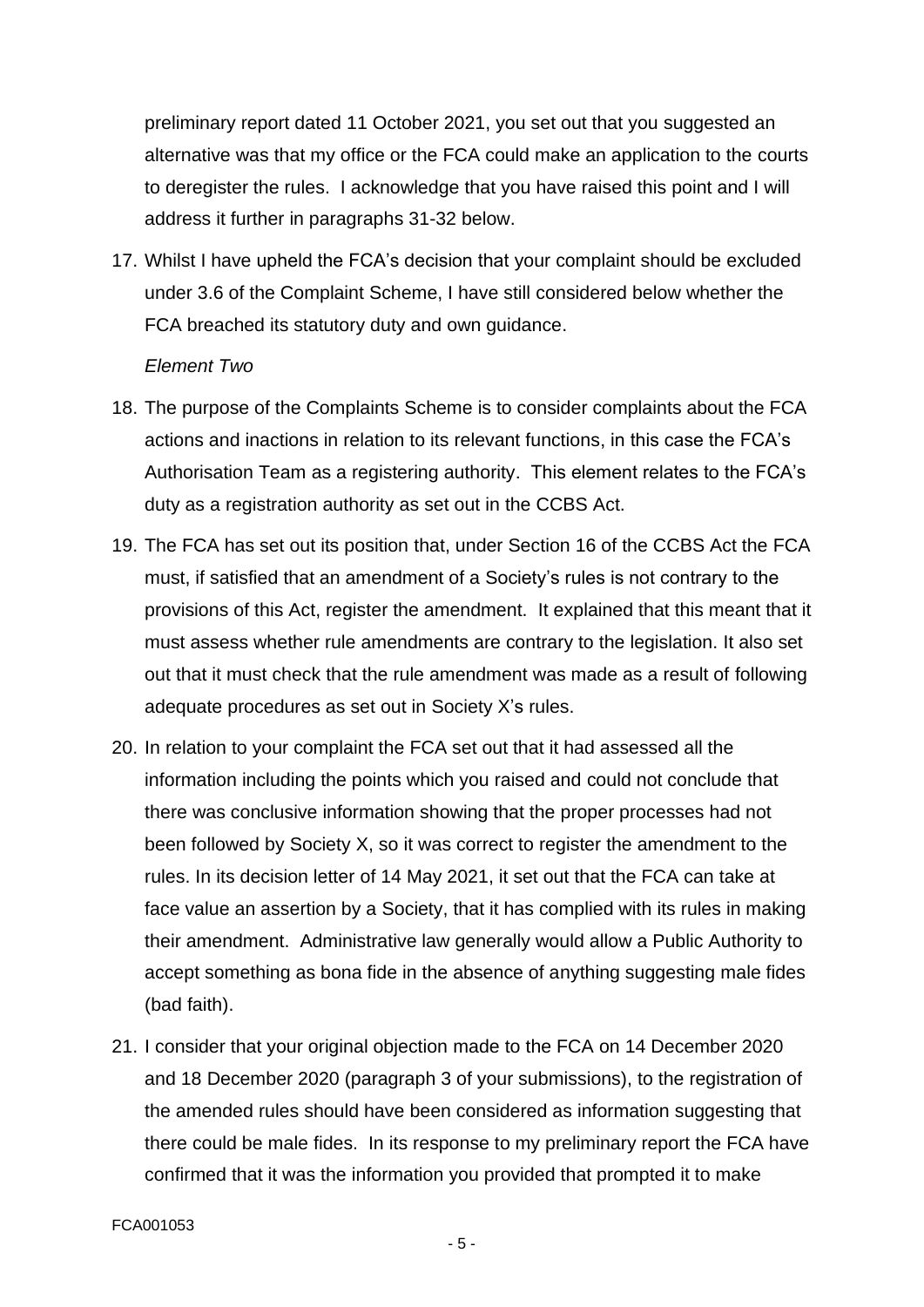further enquiries to consider whether the rule amendments had been properly made by Society X.

- 22. In its letter to you dated 19 January 2021 the FCA briefly explained that any information that it had received from Society X was covered by the FSMA and this means that it was prevented from sharing it with third parties including yourself. This is correct and I will provide a little more detail. Section 348 (s.348) of the Financial Services & Markets Act 2000 (FSMA) classes some information the FCA holds as confidential and restricts how that information is dealt with. In addition to this, any information that is not restricted by s.348 FSMA may be restricted due to the FCA's policy on sharing information about regulated firms and individuals, who also have legal protections. There is a good explanation of the statutory and FCA policy restrictions on information sharing at https://www.fca.org.uk/freedom-information/information-we-can-share.
- 23. Like the FCA, I am required to respect confidentiality. This means that sometimes I cannot report fully on the confidential material to which I have access. However, as part of the Complaints Scheme, I have access to all the FCA's complaints papers, including confidential material. This is so that I, as an independent person, can see whether I am satisfied that the FCA has behaved reasonably. Sometimes this means that all I can say to complainants is that having studied the confidential material, and whether I am satisfied (or not) that the FCA has behaved reasonably – but I am unable to give further details.
- 24. I note that at the time of my preliminary report I had not been provided with the enquiries that the FCA made of Society X or any responses it received from Society X, so I was not able to satisfy myself at that time that the FCA had obtained adequate responses to its enquiries to check whether adequate procedures were followed, as per its own guidance in FG15/12, before it registered the amended rules. The FCA has now provided copies of the correspondence between its Authorisations Team and Society X in which the FCA raised enquiries to satisfy itself that the rule amendment was made properly. These show that upon receipt of your concerns in December 2022, it made relevant enquiries of Society X. These enquiries took place by email from 22 December 2020 and involved numerous emails between the FCA and Society X in which the FCA sought further clarification to its initial enquiries to ensure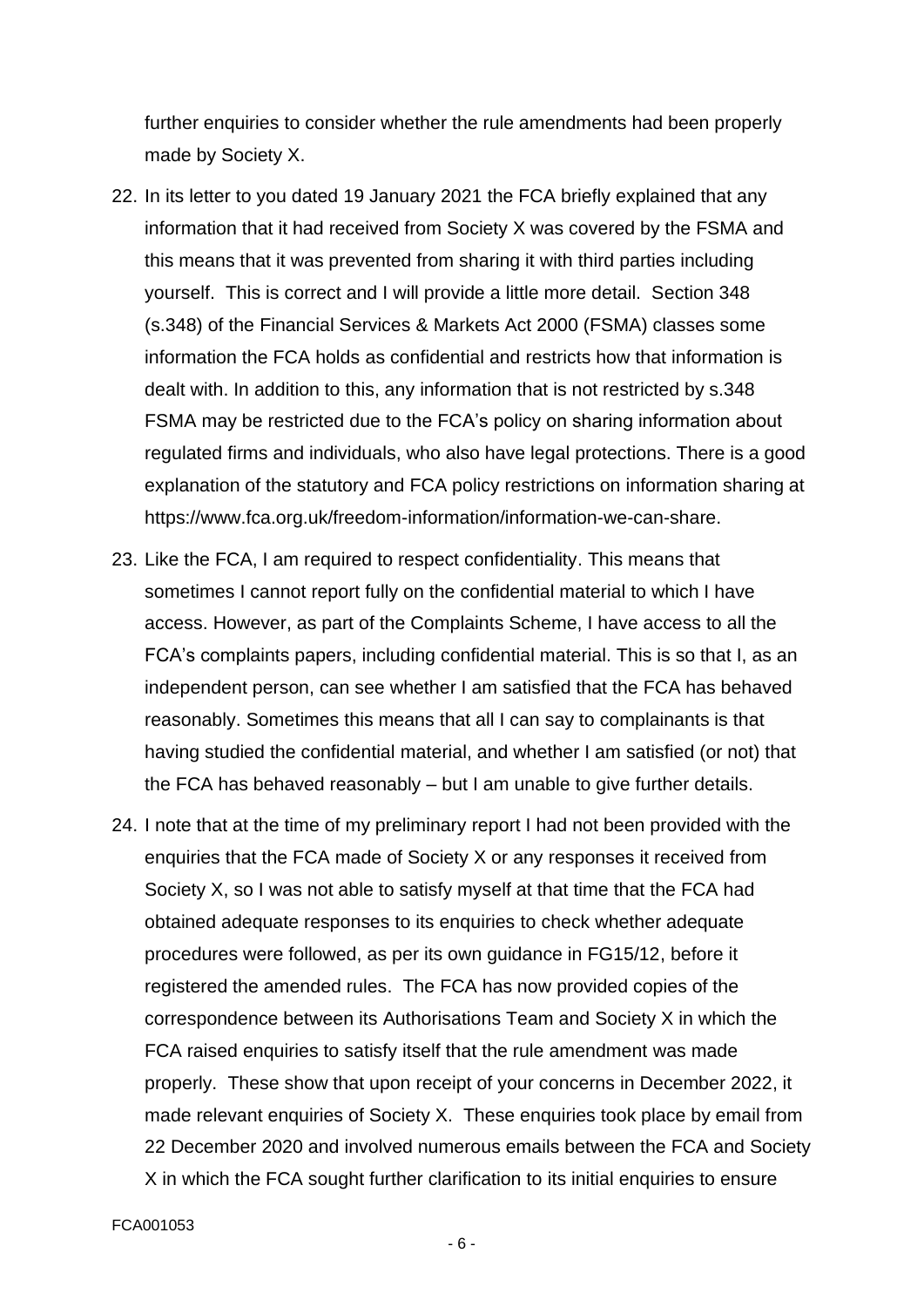that it had full answers to its queries and that it had access to all the relevant materials to consider the responses provided by Society X.

- 25. In my preliminary report I asked how the FCA's position that it could 'take on face value' the assertion by a Society that it has complied with its rules when passing an amendment to its rules, aligned with the FCA's own guidelines that set out that it will check that amendments are made after adequate procedures? In its response to my preliminary report the FCA provided me with a further explanation about how this position does align with its own guidelines. Through discretions provided to it under the CCBS Act 2014, it has designed the application form and statutory declaration required to be completed by societies for the registration of rule amendments, to question the society's on going compliance. On that basis when a society completes these forms, the FCA would usually be able to take on face value that the submitted rule amendments had been made after adequate procedures. However, as in this instance where the FCA was put on notice that there could be mal fides, under its guidelines it would make the further relevant enquiries.
- 26. The FCA have confirmed that it received a fully completed application form and statutory declaration from Society X which it accepted after it had made relevant enquiries.
- 27. As a result of the further information provided by the FCA, I am now satisfied that the FCA did follow its own guidelines and obtained adequate assurances in the form of answers to its enquiries and obtained a statutory declaration by Society X. Consequently, this has altered the position set out in my preliminary report and this aspect of your complaint has not been made out.

#### *Element Three*

28. When you contacted the FCA on or around 14 December 2020, you did this to raise objections to the validity of the resolution that passed the rule amendment before it was registered. You believed the FCA had a duty to investigate the validity of the resolution passing before registering the amended rules. At this time there was only a dispute between you and Society X. You had requested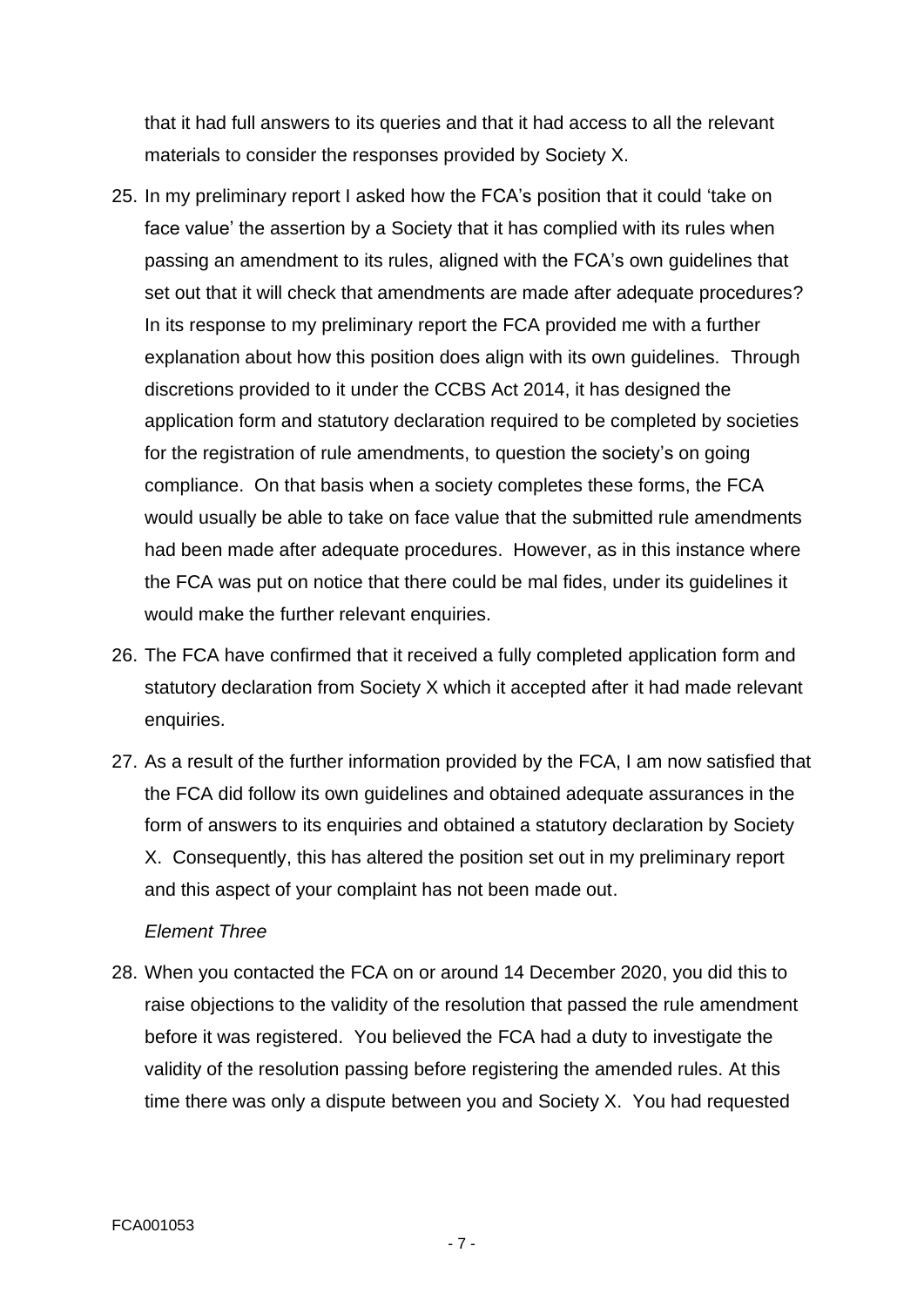that the FCA check that adequate procedures had been used to stop the rules being registered.

- 29. When the FCA registered the rules and failed to provide you adequate time to respond to the questions it had raised, you then had a dispute with the FCA about whether it had breached its duties and guidelines and whether it had failed to act with due care, which you raised in your submission to it on 5 January 2021.
- 30. Unfortunately, once the rules were registered the matter fell out of the FCA's scope because it does not hold the relevant power to deregister the rules. Consequently, this means that any desired remedy such as deregistering or a decision on the validity of the rules or the validity of the resolution passing them, can only be achieved in another forum that will consider the dispute between you and Society X. As set out in paragraph 16 above, in your response to my preliminary report you said that you felt that it was open to my office or the FCA to go to the courts to get Society X's rules deregistered. This is not something that is within the remit of my office to undertake under the Complaints Scheme. Also, on the basis that I have now established that I consider that the FCA has in fact complied with its duties and Guidelines in registering Society X's rules, there would be no cause for either the FCA or my office to approach the courts to have the rules deregistered.
- 31. Accordingly, if after this report you still consider that the rules should not have been registered, you would need seek your own independent legal advice, which you will have to pay for, to explore what options might be available to you. *Element Four*
- 32. You have set out that you disagree with the Complaint Team not disturbing the Authorisation Team's decision in relation to the remedy resulting from the partial upholding of your complaint. I believe that under the Complaint Scheme the Complaint Team was entitled to exclude this aspect of your complaint under paragraph 3.5 because it did essentially relate to a dissatisfaction with the Authorisation Team not exercising its discretion to provide an apology or remedy for the aspect of the complaint that it partially upheld.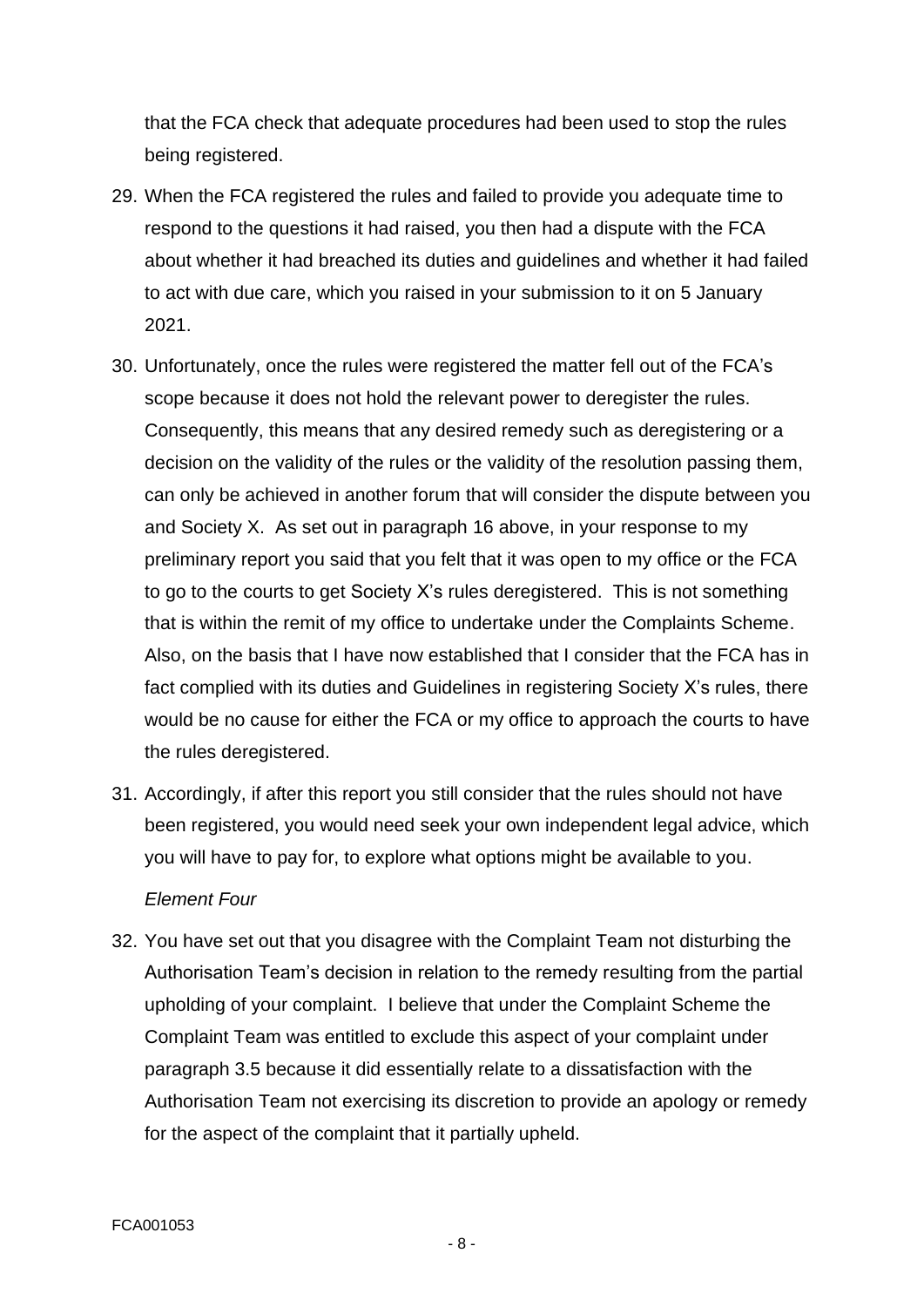- 33. In my preliminary report I set out that I was disappointed that the FCA did not consider it appropriate to issue an apology in either its response to your initial complaint in January 2021 or the resultant second complaint in May 2021, in relation to the fact that it did acknowledge that it failed to provide you with adequate time to respond to its initial questions.
- 34. I am pleased that in its response to my preliminary report the FCA have now reconsidered this point and have now agreed that it would be appropriate to provide you with an apology and has said that it will issue an apology to you for its failure to provide you with adequate time to respond and its subsequent failure to acknowledge that it should have apologised.
- 35. I note that you also set out that you felt that the Complaint Team should look at your complaint from scratch and form its own decision. As set out above the purpose of the Complaints Scheme is to consider complaints about the FCA actions and inactions in relation to its relevant functions, (in this case the Complaint Team looking at the FCA's Authorisation Team actions or inactions in its function as a registering authority). In circumstances where the information available does not address all the enquiries, the Complaints Team may investigate a matter in a more granular way. However, as the Complaint Team set out in its decision to you it liaised with the relevant area of the FCA that related to your complaint and felt satisfied based on the information it received that to provide you with a response. Therefore, it did not consider a more granular investigation was required.

#### My decision

- 36. I have not upheld your complaints for the reasons stated above. I appreciate that you will find this outcome disappointing. However, I hope that you will understand my approach and why I have reached my decision.
- 37. I am pleased to acknowledge that the FCA has agreed to provide you with an apology for its failure to provide you with adequate time to provide a response during your original complaint about Company X and its subsequent failure to acknowledge that it should have apologised.

#### Amerdeep Somal

FCA001053